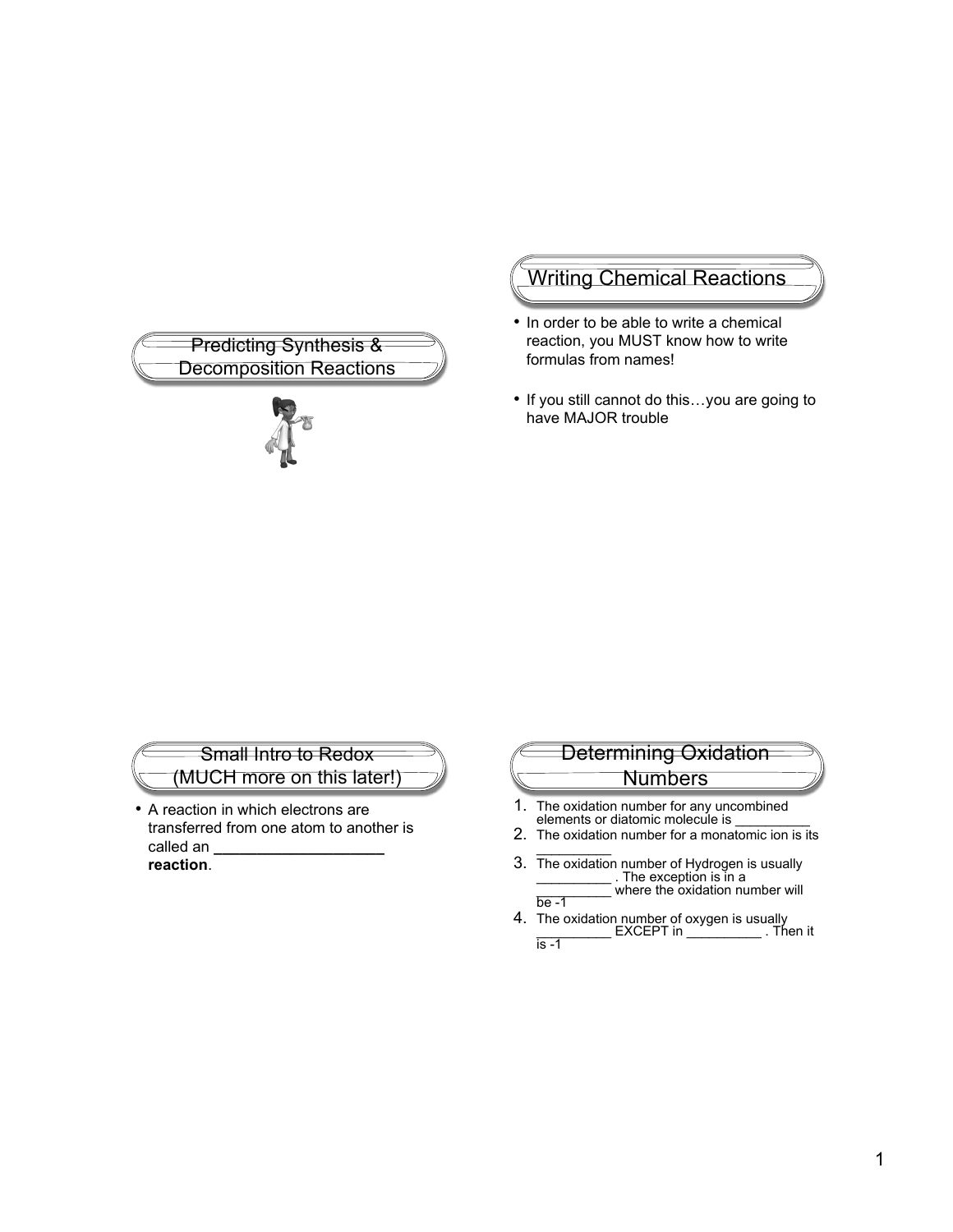

- 5. In binary compounds (nonmetal + nonmetal) the positive one is first and the negative one is second
- 6. The sum of the oxidation numbers for all atoms in a neutral compound is
- 7. The sum of the oxidation numbers in a polyatomic ion is equal to the \_\_\_\_\_\_\_\_\_\_ of the polyatomic ion

 $\frac{1}{2}$ 

#### Steps for Writing Ionic

#### **Equations**

- 1. Write the balanced molecular equation (balanced chemical equation)
- 2. Break every thing down into its ions **EXCEPT** the \_\_\_\_\_\_\_\_\_\_\_\_\_,  $\_$  , or  $\_$

(complete ionic equation)

- 3. Cross out everything that is the same on both sides (\_\_\_\_\_\_\_\_\_\_ ions)
- 4. Write what is left (net ionic equation)

# Synthesis # 1

- 1. Metal oxide + nonmetal oxide  $\rightarrow$  salt (Not Redox)
	- Not redox means the middle element in the salt will have the same oxidation number at the nonmetal reactant

### Synthesis # 1 Example

• Sulfur dioxide gas is passed over solid calcium oxide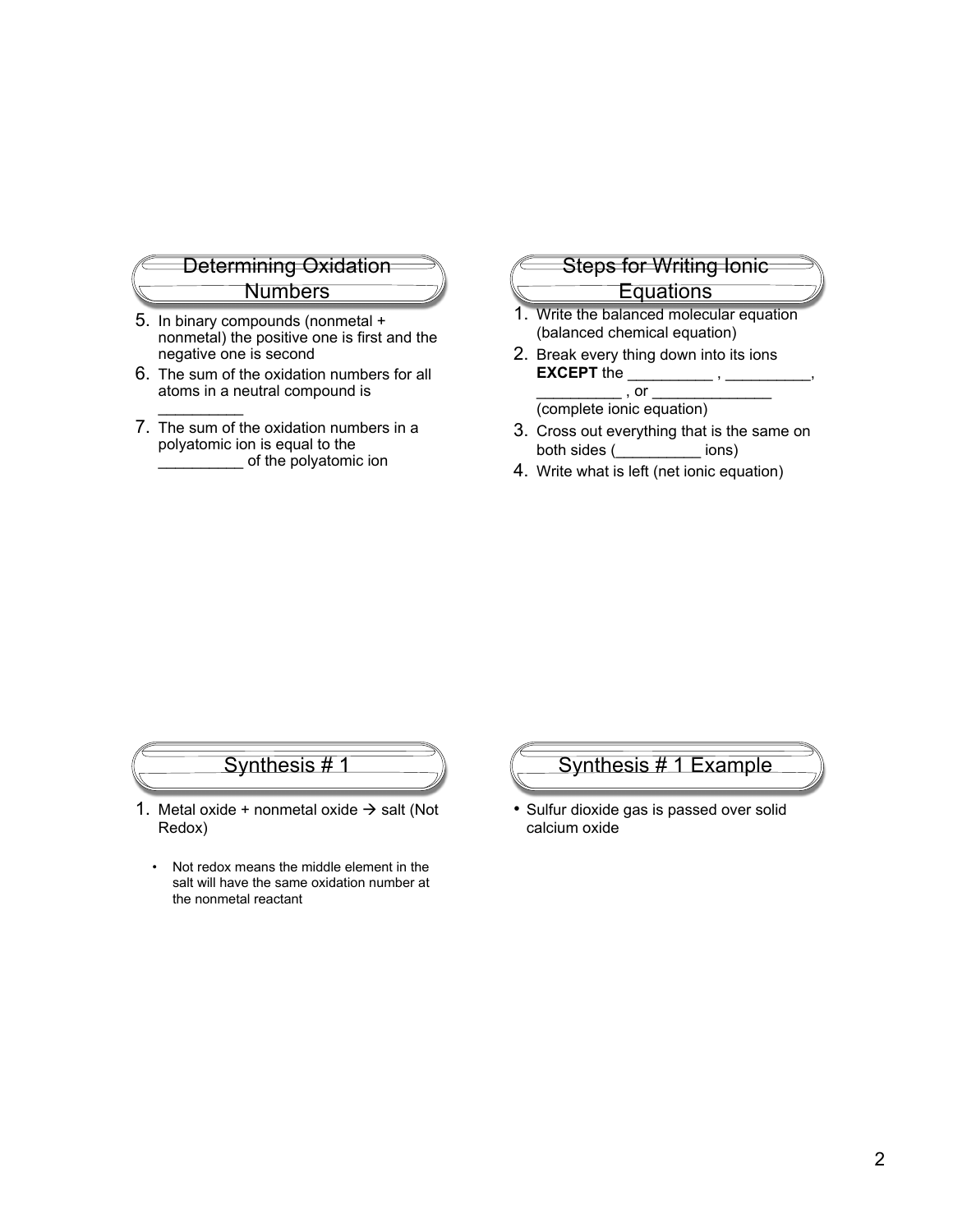

- 2. Metal oxide + water  $\rightarrow$  base (Not Redox)<br>
Solid sodium oxide is added to water
- Solid sodium oxide is added to water

## Synthesis #3

- 3. Non metal oxide + water  $\rightarrow$  acid (Not Redox)
- Sulfur dioxide gas is placed in water

# Synthesis # 4

- 4. Metal + nonmetal  $\rightarrow$  salt
- A salt is just an ionic compound ( a positive charge & a negative charge)
- Magnesium metal is combusted in nitrogen gas

# Synthesis #5

- 5. Metal chloride + oxygen  $\rightarrow$  Metal chlorate
- Magnesium chloride reacts with oxygen